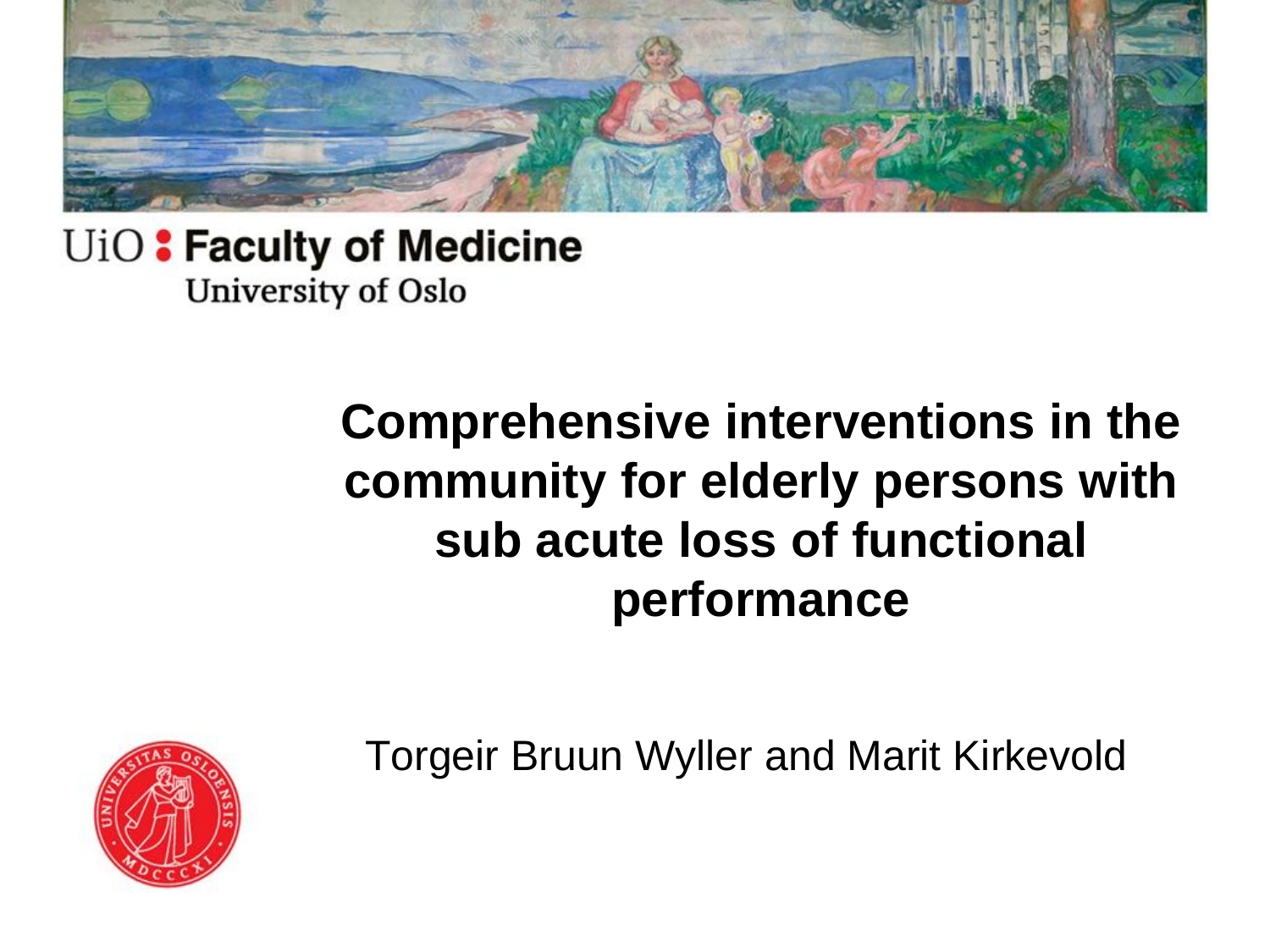# **Participants in research group B**

- **Leaders** 
	- Professor Torgeir Bruun Wyller, MD, PhD, University of Oslo (UiO) & Oslo University hospital (OUS)
	- Professor Marit Kirkevold, RN, UiO
- Key members
	- Unni Sveen , PhD, Occupational therapist, senior researcher, OUS and Oslo University college (OUC)
	- Renate Pettersen, MD, PhD, OUS
	- Christina Foss, RN, PhD, UiO
	- Kari Sletnes, MD, PhD, Oslo Municipality
	- Dag Hofoss, Prof, PhD, Social science
	- Jørund Straand, MD, PhD, Prof. General practice
	- Dag Omholt, user representative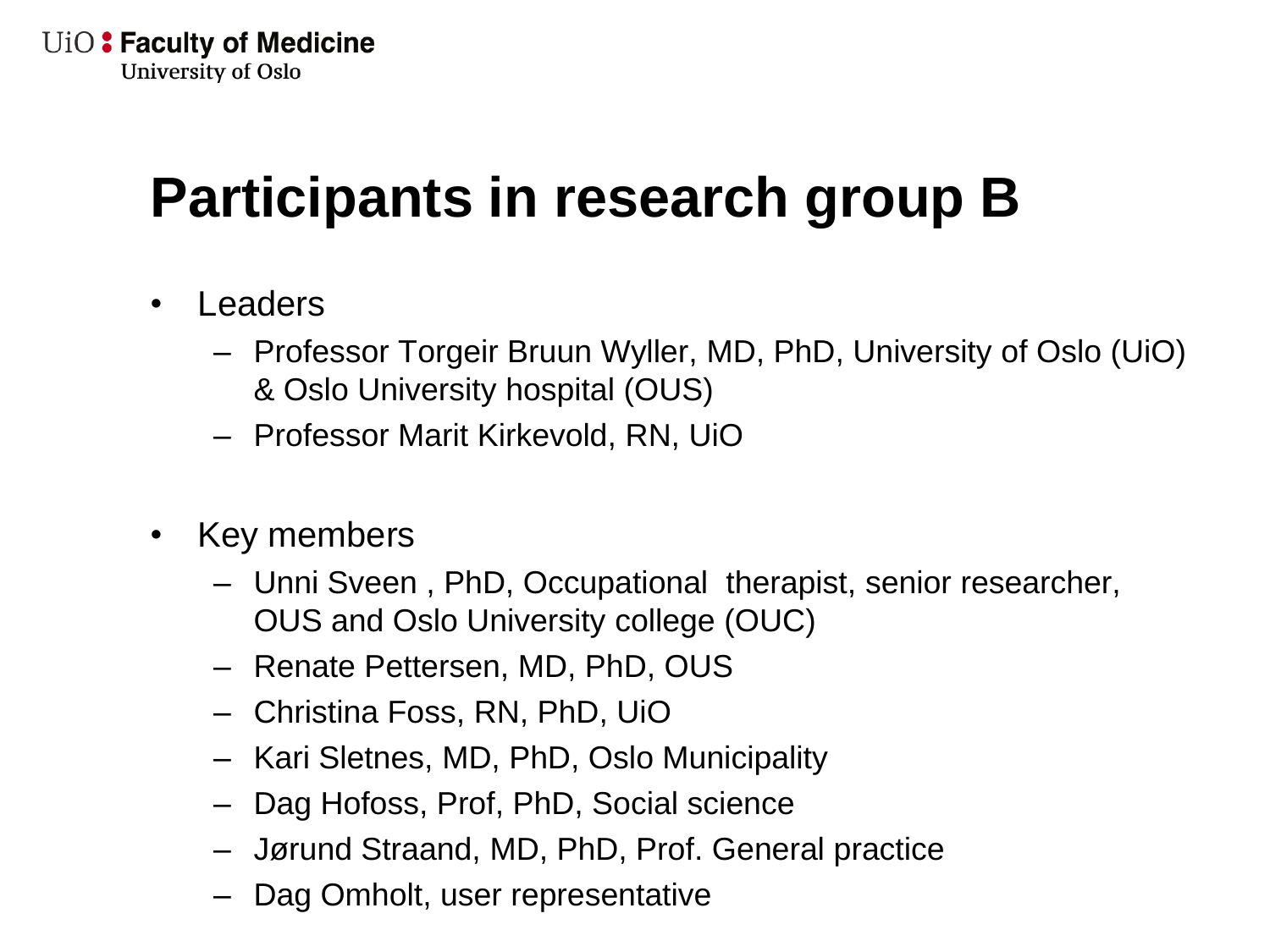**UIO: Faculty of Medicine University of Oslo** 

### **Problem: Subacute Functional decline in elderly at home**

Functional decline

Cause(s)? (Medical/health assessment and dx) Rehabilitation (regain functioning)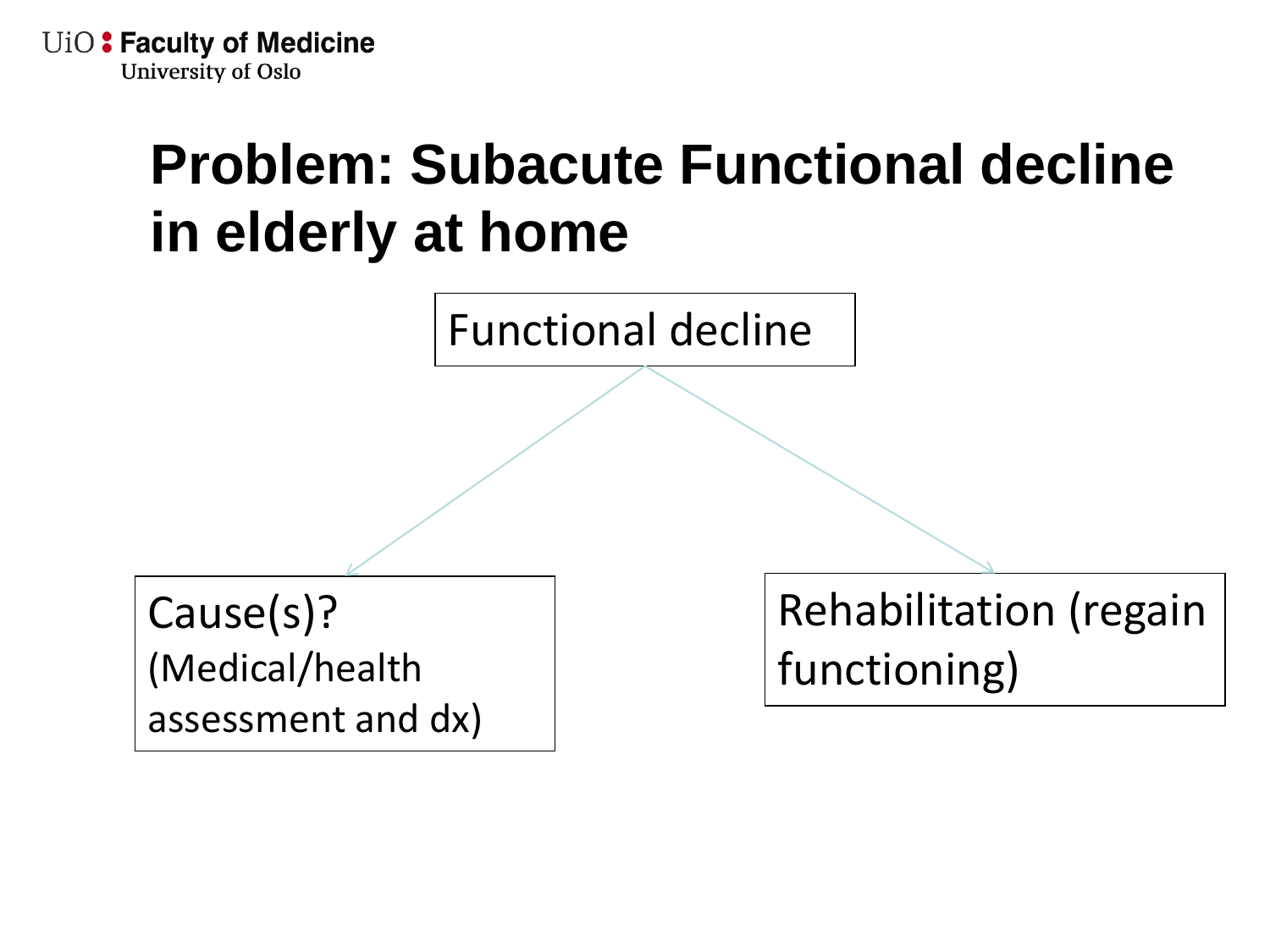# **Current situation**

- Home care services: Act/provide services based on a priori judgement ("decision about individual entitlements") . Weak/absent response when changes occur, e.g. subacute functional decline
- GPs: Act when patient (or family/nurse etc.) seeks help. Absent/limited proactive interventions
- The hospital sector: Acts when patient is referred or admitted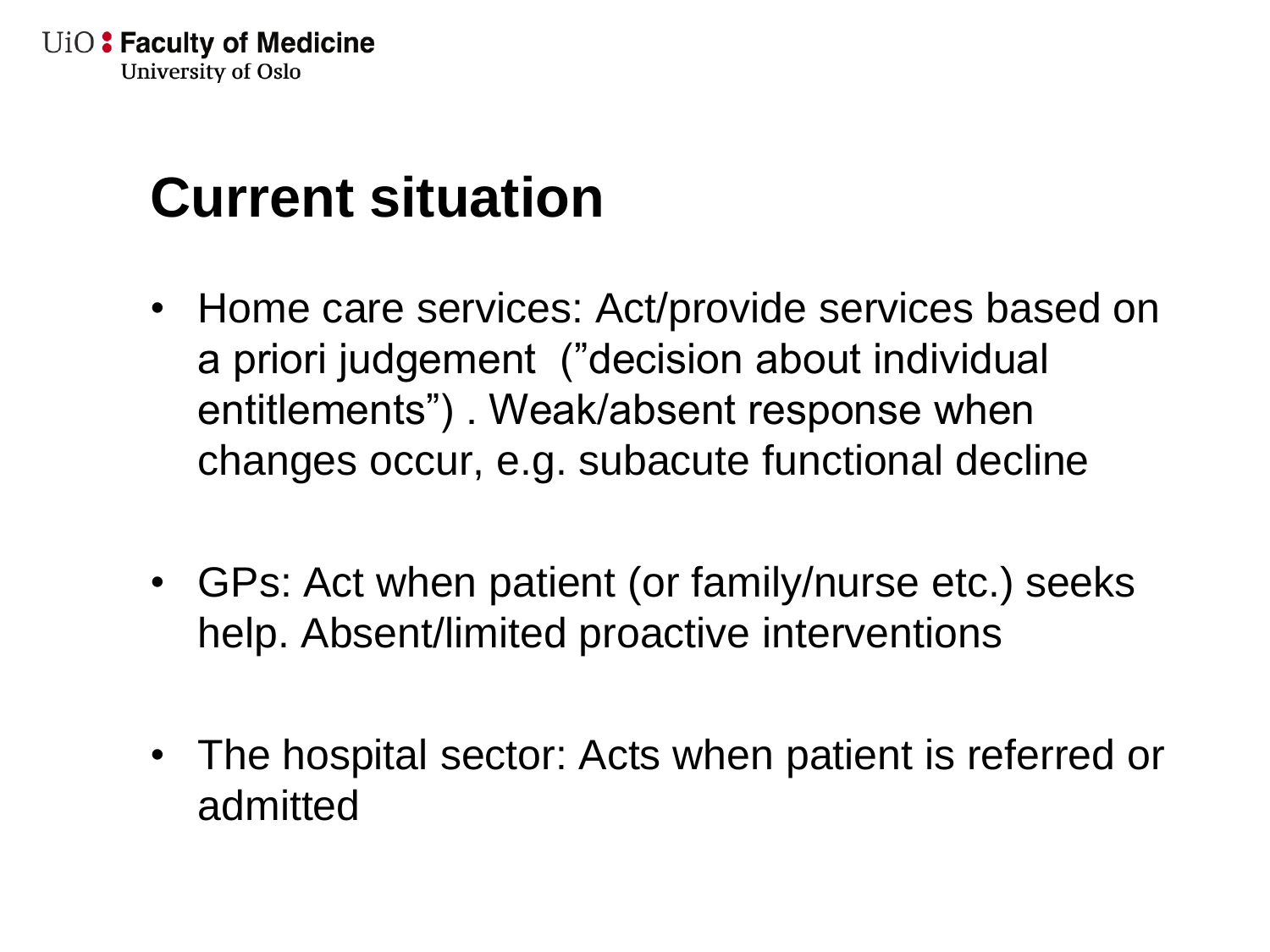**UiO: Faculty of Medicine University of Oslo** 

# **Intervention: Planned quality improvement project**

- Goal: Improved collaboration between Oslo University Hospital, home care services and GPs in three districts in Oslo municipality
- Intervention entails:
	- Develop a system of effective and efficient collaboration between the partners
	- Education/training of home care service staff: Clinical guidelines for purposeful action when facing elderly with subacute functional decline
	- The GPs: Expedient response re. diagnostic work-up and initiating treatement and rehabilitation
	- Geriatric spesialist services (OUH): Provide support as necessary with regard to diagnostics and rehabilitation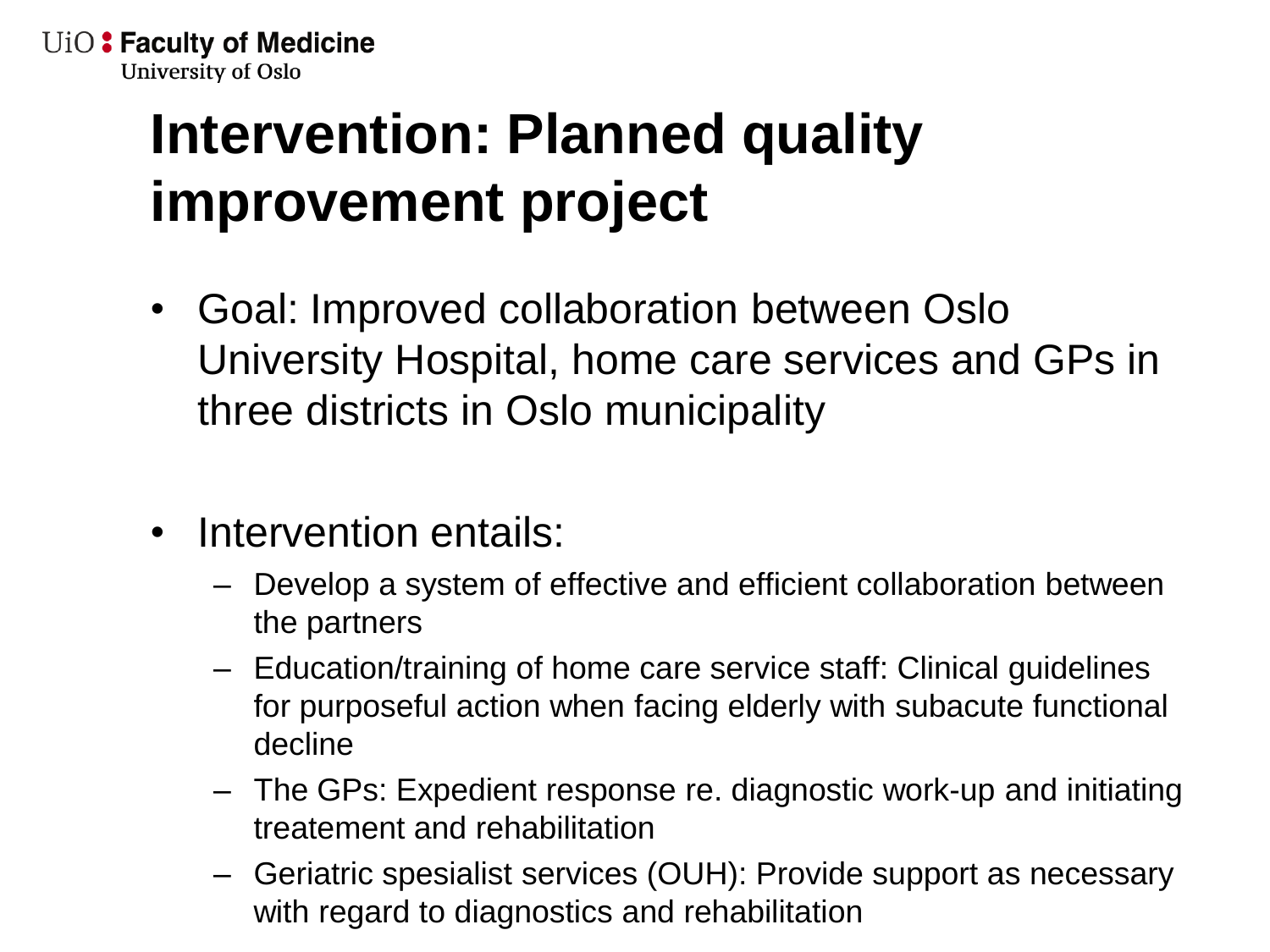UiO: Faculty of Medicine

**University of Oslo** 

#### **Aims for research project B**

- Assess the effect of the entire comprehensive intervention upon
	- Consumption of health care services (hospitalizations, nursing home admissions),
	- coping,
	- self-care,
	- satisfaction among patients and informal careers.
- Evaluate the process with regard to
	- user experiences
	- experiences of staff and leadership involved
	- patterns of cooperation between the specialist service and the primary health care system and between home care service and GPs
	- routines
	- competence among staff
- Goal: identify key factors that facilitate and/or hinder collaboration between users and professionals and between professionals within and across the primary and specialist sectors.